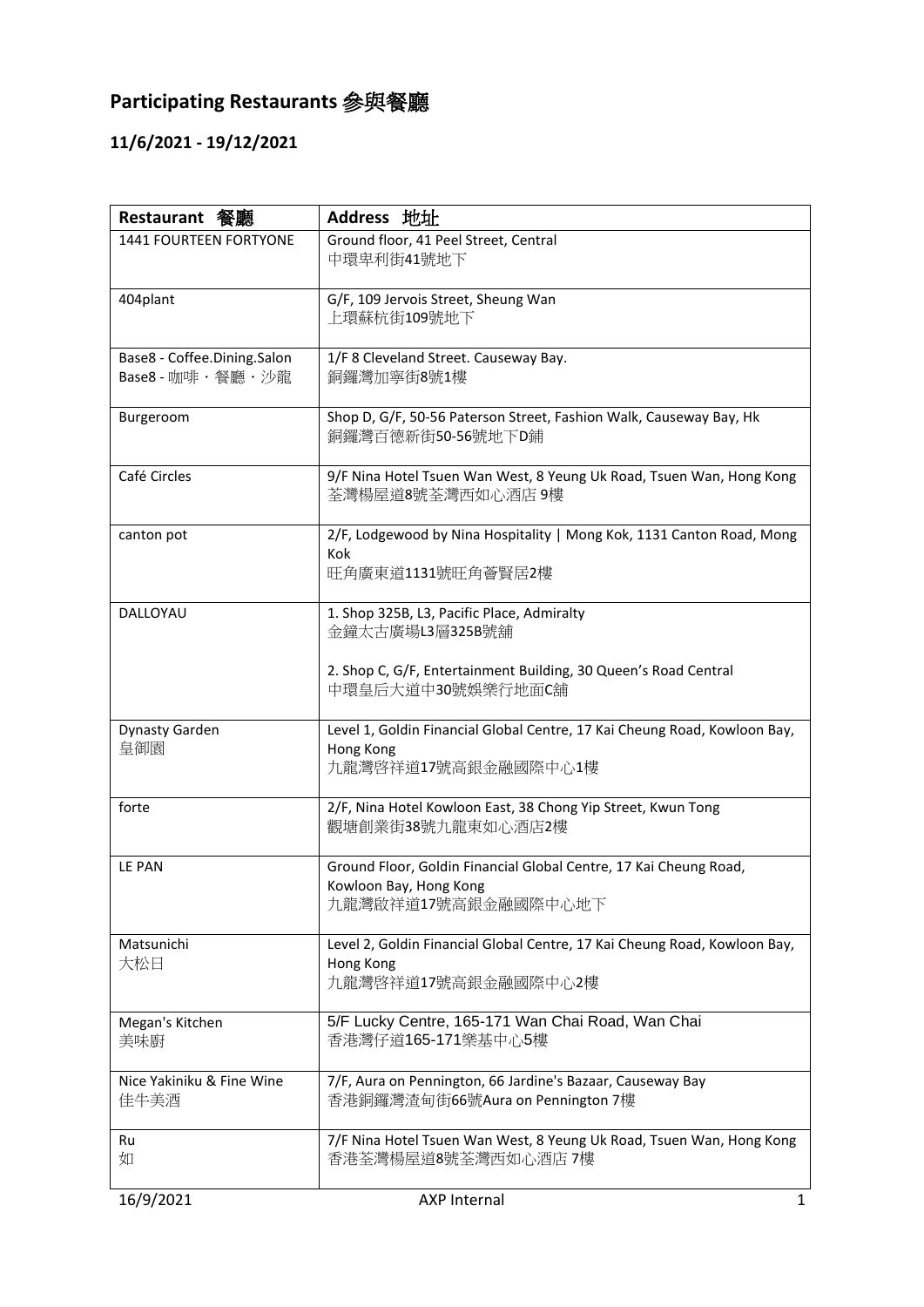| Sen88 Japanese Restaurant  | G/F & 1/F, Kent Building, 39-39A Jordan Road, Jordan                                            |
|----------------------------|-------------------------------------------------------------------------------------------------|
| 鱻88日本料理                    | 佐敦佐敦道39-39A號根德大廈地下及1樓                                                                           |
| Sichuan Lab                | 28 Tai Wo Street, Wan Chai                                                                      |
| 川流                         | 灣仔太和街28號                                                                                        |
| Sky Lounge<br>天空酒廊         | 41/F Nina Hotel Tsuen Wan West, 8 Yeung Uk Road, Tsuen Wan, Hong<br>Kong<br>香港荃灣楊屋道8號荃灣西如心酒店41樓 |
| The Musicbox Grill House & | 8/F, The L Square, 459-461 Lockhart Road, Causeway Bay, Hong Kong                               |
| Bar                        | 香港銅鑼灣駱克道459-461號The L Square八樓                                                                  |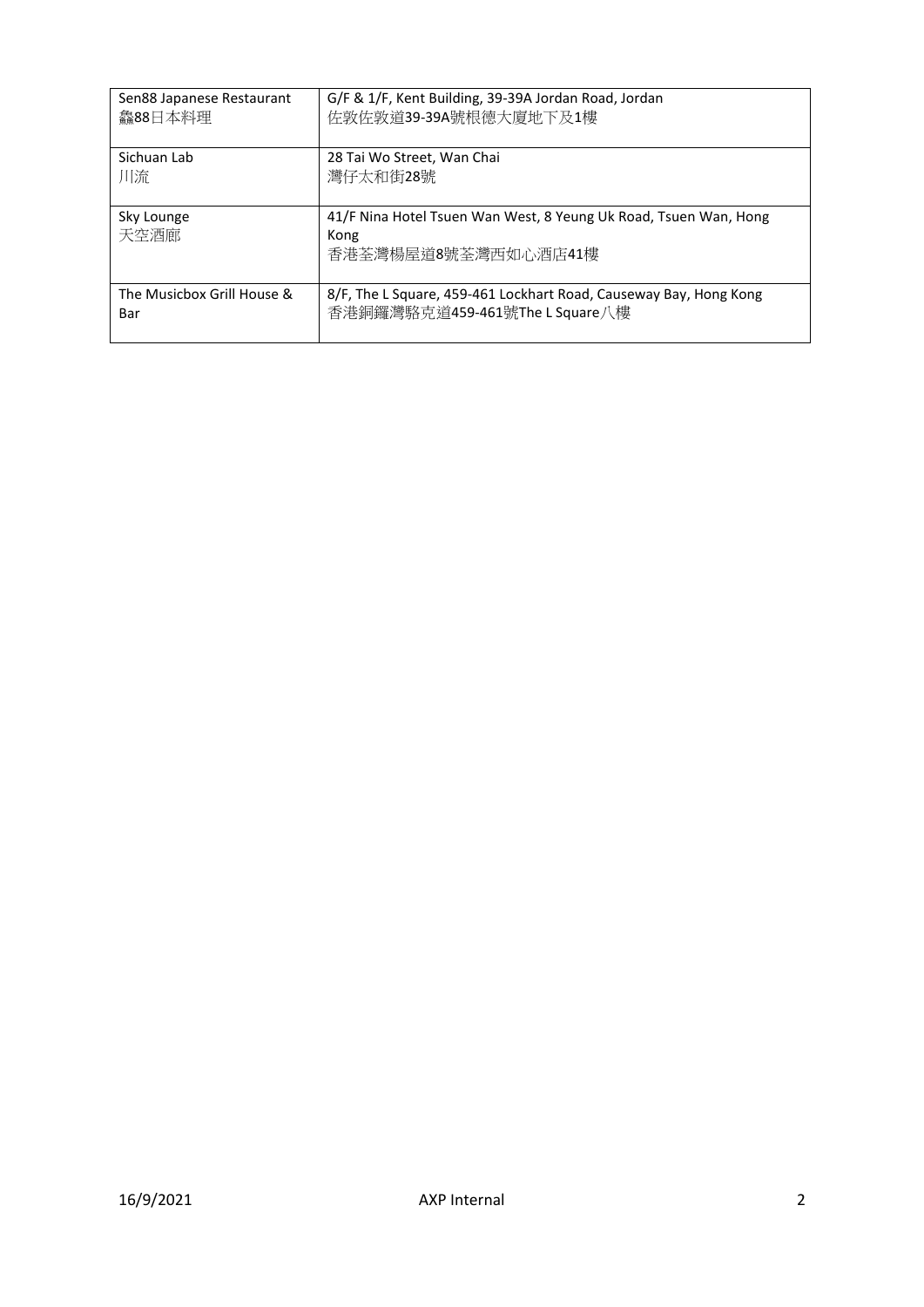## **30/7/2021 - 19/12/2021**

| Restaurant 餐廳                              | Address 地址                                                                                                                                   |
|--------------------------------------------|----------------------------------------------------------------------------------------------------------------------------------------------|
| ALTO Bar & Grill                           | 31/F, V Point 18 Tang Lung Street Causeway Bay, Hong Kong<br>銅鑼灣登龍街18號V Point 31樓                                                            |
| <b>Boticario</b>                           | Shop G5 & UG15, Tsim Sha Tsui Centre, 66 Mody Road, Tsim Sha Tsui,<br>Hong Kong<br>尖沙咀麼地道66號尖沙咀中心G5及UG15號舖                                   |
| <b>Bouchon Bistro Francais</b>             | G/F, 49 Elgin Street, Soho, Central, Hong Kong<br>中環蘇豪伊利近街49號地下                                                                              |
| Braza Churrascaria Brazilian<br>Steakhouse | 3/F, Grand Progress Building, 15-16 Lan Kwai Fong, Central, Hong Kong<br>中環蘭桂坊15-16號協興大廈3樓                                                   |
| Caliente                                   | 3/F, 6 Knutsford Terrace, Tsim Sha Tsui<br>尖沙咀諾士佛臺6號3樓                                                                                       |
| Dragonfly                                  | Shop 10 - G1, Tai Kwun, 10 Hollywood Rd, Central, Hong Kong<br>中環荷李活道10號大館10座地下                                                              |
| Duck & Waffle                              | Shop 1081, Podium Level 1, ifc mall, 8 Finance Street, Central, Hong Kong<br>中環金融街8號國際金融中心商場1樓1081舖                                          |
| Fiamma                                     | Shop G02, G/F, The Peak Galleria, 118 Peak Road, The Peak, Hong Kong<br>山頂山頂道118號山頂廣場地下G02號舖                                                 |
| Garden Lounge                              | UG Level, The Murray, Hong Kong, a Niccolo Hotel, 22 Cotton Tree Drive,<br>Central, Hong Kong<br>中環紅棉路22號香港美利酒店花園樓層                          |
| Harbourside Grill                          | Shop OTE401, Level 4, Ocean Terminal, Harbour City, Tsim Sha Tsui, Hong<br>Kong<br>尖沙咀海港城海運大廈4樓OTE 401號舖                                     |
| <b>LIFETASTIC</b>                          | 1. Shop 326 & 330-331, 3/F, Hysan Place, 500 Hennessy Road, Causeway<br>Bay, Hong Kong<br>銅鑼灣軒尼詩道500號希慎廣場3樓 326 & 330-331號舖                  |
|                                            | 2. Shop L406, Level 4, The ONE, 100 Nathan Road, Tsim Sha Tsui, Kowloon<br>尖沙咀彌敦道100號The ONE 4樓L406號舖                                        |
|                                            | 3. Kiosk 1B, 1/F, Main Block, Fashion Walk, 11-19 Great George Street,<br>Causeway Bay, Hong Kong<br>銅鑼灣記利佐治街11-19號Fashion Walk 1樓Kiosk 1B號舖 |
|                                            | 4. Shop 2096B, Podium Level 2, ifc mall, 8 Finance Street, Central, Hong                                                                     |
|                                            | Kong<br>中環金融街8號國際金融中心商場2樓2096B號舖                                                                                                             |
| Lof10<br>辦館                                | 1. Kiosk 5A, 5/F, The ONE, 100 Nathan Road, Tsim Sha Tsui<br>尖沙咀彌敦道100號The ONE 5樓Kiosk 5A號舖                                                  |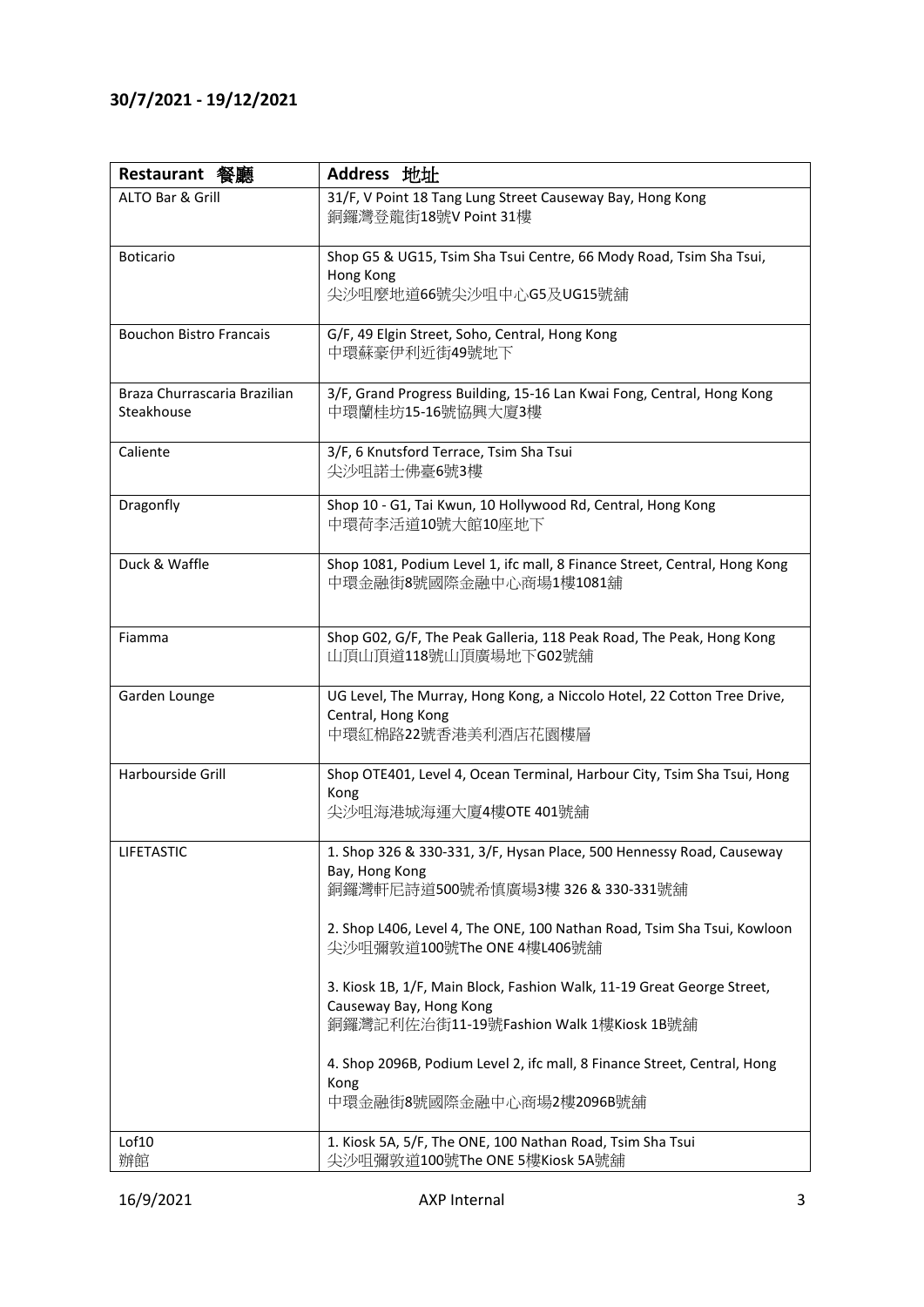|                            | 2. Cafe1, G/F KC100, No.100 Kwai Cheong Road, Kwai Chung, NT<br>葵涌葵昌路100號KC100地下大堂                                   |
|----------------------------|----------------------------------------------------------------------------------------------------------------------|
| Monsoon                    | Shop 1044-45, 1/F, ELEMENTS, 1 Austin Road West, Tsim Sha Tsui, Hong<br>Kong<br>尖沙咀柯士甸道西1號圓方1樓1044-45號舖              |
| Murray Lane                | Lobby Level, The Murray, Hong Kong, a Niccolo Hotel, 22 Cotton Tree<br>Drive, Central, Hong Kong<br>中環紅棉路22號香港美利酒店大堂 |
| Namo Avant Thai Restaurant | G/F F02-04, G18-22, Empire Centre, 68 Mody Road, Tst, Kowloon<br>尖東麼地道68號, Empire Centre, Shop G18                   |
| OysterMine                 | Shop1A, PL/F, Tower3, China Hong Kong City, 33 Canton Road, Tsim Sha<br>Tsui<br>香港尖沙咀中港城平台3座1A店, 廣東道33號              |
| Popinjays                  | 26/F, The Murray, Hong Kong, a Niccolo Hotel, 22 Cotton Tree Drive,<br>Central, Hong Kong<br>中環紅棉路22號香港美利酒店26樓       |
| Spiga                      | 3/F, LHT Tower, 31 Queens Road, Central, Hong Kong<br>中環皇后大道中31號陸海通大廈3樓                                              |
| The Tai Pan                | UG Level, The Murray, Hong Kong, a Niccolo Hotel, 22 Cotton Tree Drive,<br>Central, Hong Kong<br>中環紅棉路22號香港美利酒店花園樓層  |
| Wall Is Eat<br>慢理牆城        | 1/F, M1 Hotel, 28 Portland street, Yau Ma Tei, KLN<br>力龍油麻地砵蘭街28號M1酒店1樓                                              |